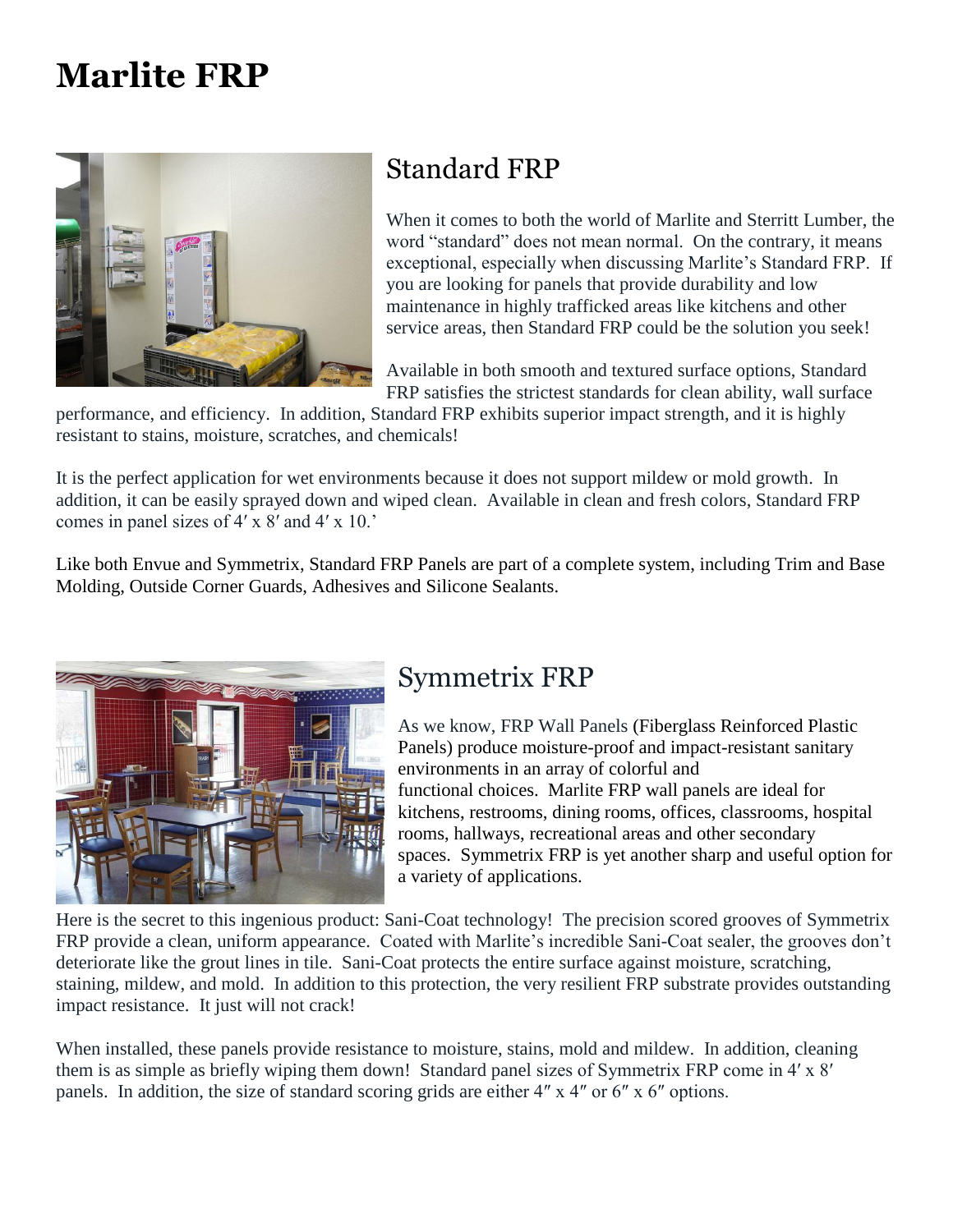Symmetric scored FRP undoubtedly replaces ceramic tile because it looks better and lasts longer. In addition, it installs faster and is easier to maintain and clean. This makes applications in restrooms, labs, kitchens, and spas much more economical!

We are extremely proud to offer this low maintenance precision product as an economical alternative to ceramic tile. Please call one of our experts for more information on Symmetrix FRP!



### Envue FRP Panels

For designers and contractors who desire to create vibrant interior effects, Sterritt Lumber is proud to handle Envue FRP panels! With Envue FRP, you can design high resolution mural walls that create a stunning visual effect on a tough, sanitary surface. Envue FRP wall panels provide optimum graphic reproduction and they are protected by Marlite's Sani-Coat sealer. When Installed, these panels provide resistance to moisture, stains, mold and mildew. In addition, cleaning them is as simple as briefly wiping them down!

Features:

- \* It offers feature wall appeal for high wear spaces.
- \* It resists impact, stains, bacteria, mold and mildew, and won't crack.
- \* Envue costs less installed than custom-printed HPL and vinyl wall coverings.
- \* It wipes and cleans easily with standard cleaning solutions
- \* It is available in Class III/C and Class I/A Fire-rating.
- \* The panel dimensions are as follows: up to  $4' \times 10' \times 3/32"$

As with many of Marlite's products, Envue FRP can contribute to LEED credits to ensure sustainability in your interior design applications. Sterritt Lumber can special order and ship your Envue FRP items virtually anywhere! Learn why this is such an attractive, long-lasting, and sustainable product by getting in touch with us today! Don't miss out on this attractive innovation, of course brought to you by the good folks at Marlite and Sterritt Lumber!



## Artizan FRP Panels

Sterritt Lumber is proud to handle multiple lines of Marlite FRP products! One in particular, is a favorite of many customers, both within New England and beyond: Artizan FRP.

Artizan FRP uses unique technology for coating unlimited decorative finishes on a surface. These finishes produce abstract, smooth, or textured patterns, faux woodgrains and custom designs. This unique interior product is protected with Marlite's tough Sani-Coat sealer to resist stains, bacteria, mold and mildew!